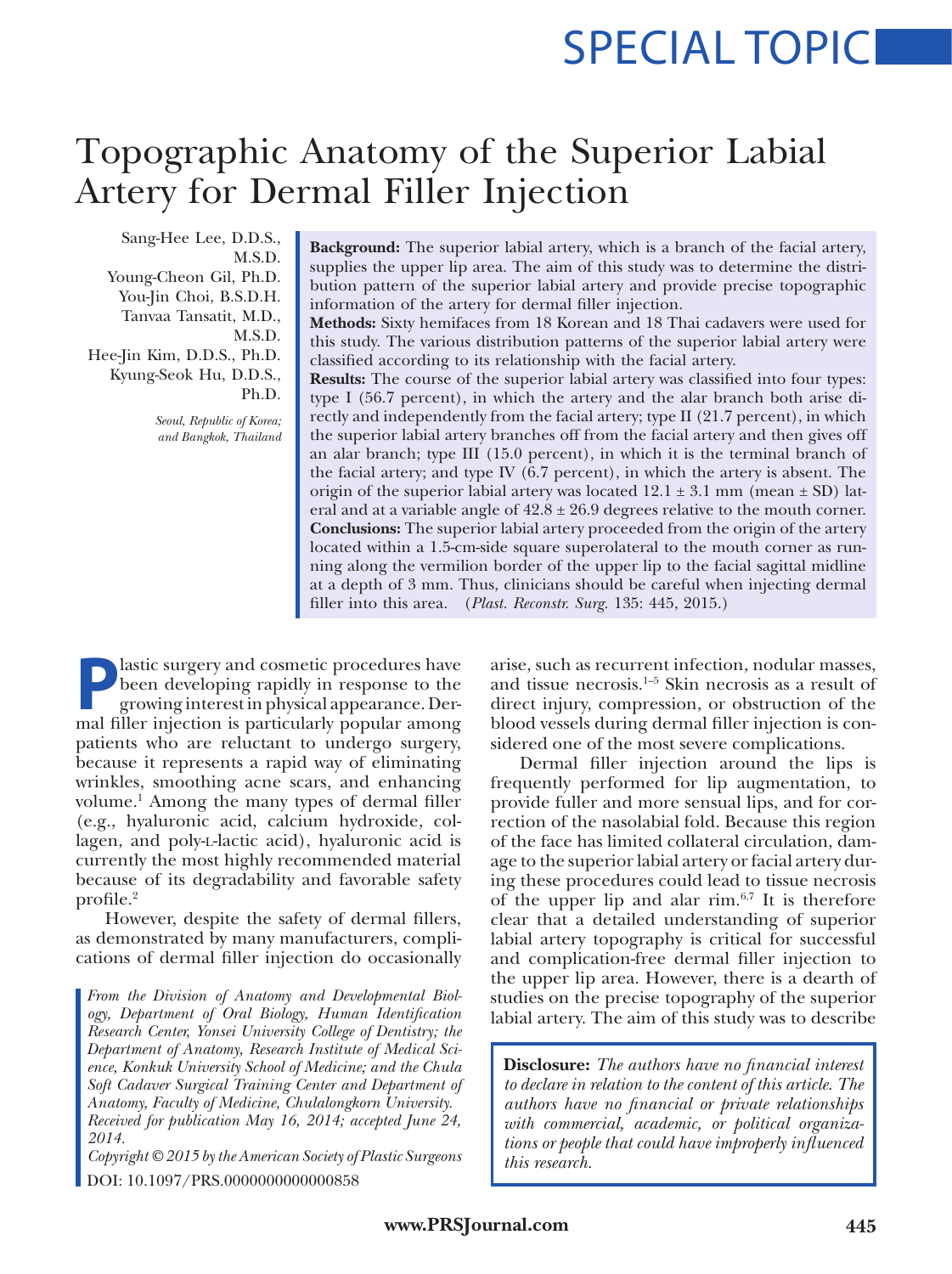the various distribution patterns of the superior labial artery and thus elucidate the course of the superior labial artery to indicate the best location for dermal filler injection into the upper lip area.

## **MATERIALS AND METHODS**

Sixty hemifaces from 18 Korean and 18 Thai cadavers (24 bilateral specimens and 12 unilateral specimens) donated legally to the Yonsei Medical Center and Chulalongkorn University were used in the present study. Twenty-four of the cadavers were male and 12 were female cadavers, with a mean age of 73 years (range, 46 to 95 years). In all specimens, latex (Neoprene, lot no. 307L146; DuPont, Wilmington, Del.) containing a red coloring agent (colorant universel; Castorama, Templemars, France) was injected into the common carotid artery before dissection to enable clear visualization of the course of the superior labial artery.

The skin and subcutaneous tissues of the hemifaces were removed and detailed dissection was performed on all specimens, with extreme care being taken not to damage the underlying muscles. Special attention was paid to the precise site of the origin of the superior labial artery

(the S point). The muscles covering the superior labial artery were then cut and retracted so that the course of the superior labial artery could be followed. The distribution pattern of the superior labial artery was classified according to its relationship with the facial artery.

The topographic course of the superior labial artery was investigated using digital calipers (CD-15CP; Mitutoyo, Kanagawa, Japan) and a protractor. First, the location of the S point was measured in polar coordinates [distance (*l*) and angle  $(\theta)$ ] relative to the plane established by two axes through the mouth corner: *X* axis (cheilion to cheilion) and *Y* axis (parallel to the sagittal midline). The distance (*L*) and depth (*D*) of the superior labial artery from the vermilion border of the upper lip were measured at the following four points: the mouth corner  $(d_1)$ , the intermediate point between the peak of Cupid's bow and the mouth corner  $(d_2)$ , the peak of Cupid's bow  $(d_3)$ , and the sagittal midline  $(d_4)$ . Finally, the greatest length of the nasal septal branch from the sagittal midline and the depth from the skin were also measured (Fig. 1). All photographs and diagrams in this article are viewed from the right side of the face.



**Fig. 1.** Measured parameters of the course of the superior labial artery. *1*, Location of the origin of the superior labial artery (the S point): the coordinates of the origin of the superior labial artery (S point; *ℓ,* θ) were measured relative to a plane defined by two axes through the mouth corners: *X* axis (cheilion to cheilion) and *Y* axis (parallel to the sagittal midline). *2*, The distance and depth of the superior labial artery from the upper lip vermilion border was measured at four points: the mouth corner  $(d_1)$ , the intermediate point between the peak of Cupid's bow and the mouth corner (d<sub>2</sub>), the peak of Cupid's bow (d<sub>3</sub>), and the sagittal midline (d<sub>4</sub>). 3, The distance and depth of the nasal septal branch were measured at the point farthest from the sagittal midline.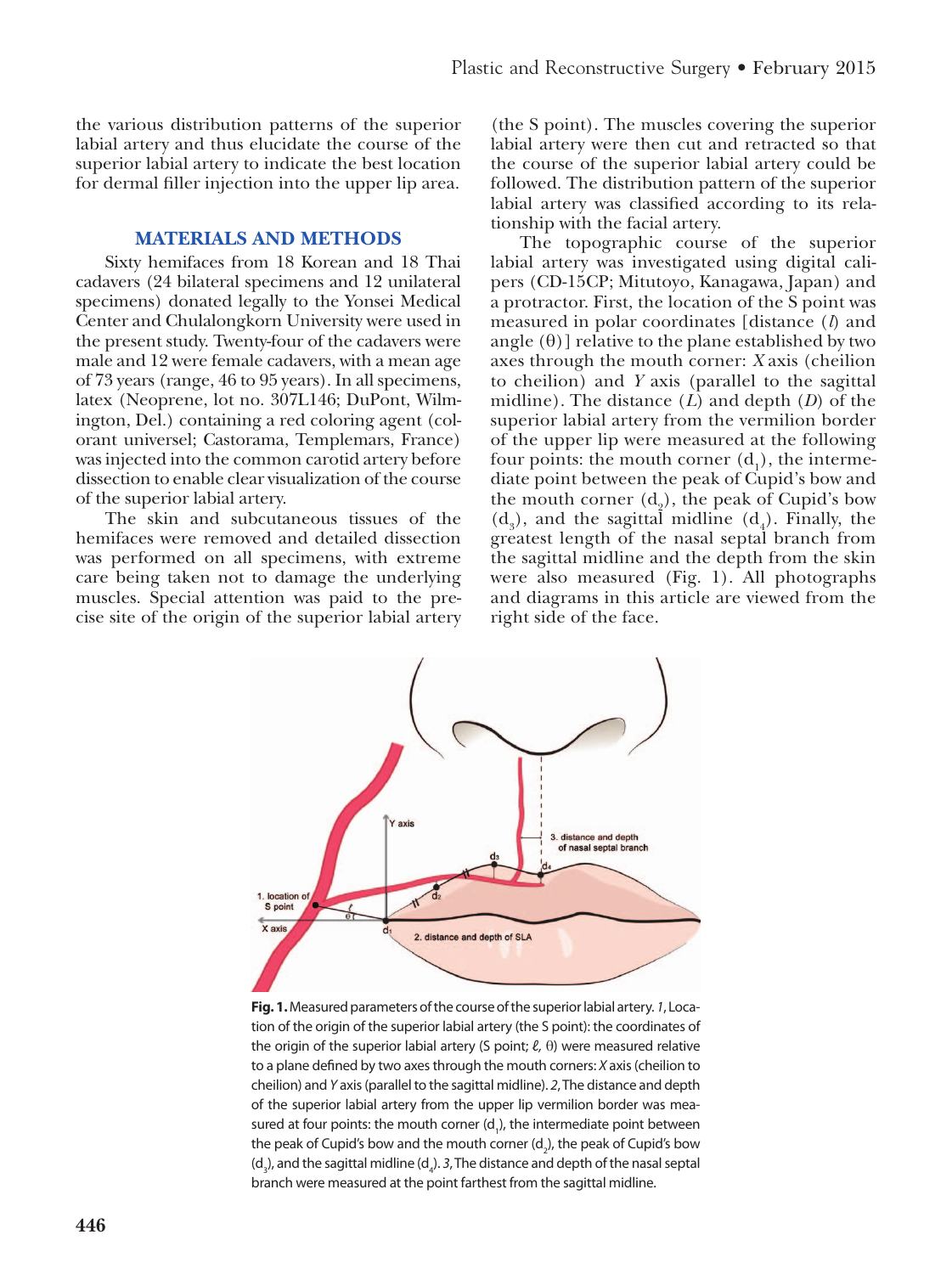## **RESULTS**

The topography of the superior labial artery did not differ between male and female cadavers. The distribution patterns of the superior labial artery could be classified into the following four types according to its relationship with the facial artery (Fig. 2):

Type I: The superior labial artery and the alar branch arise directly and separately from the facial artery.

Type II: The superior labial artery arises directly from the facial artery and then gives off the alar branch.

Type III: The superior labial artery is the terminal branch of the facial artery.

Type IV: The superior labial artery is absent.

Types I through IV were observed in 56.7 percent (34 of 60), 21.7 percent (13 of 60), 15.0 percent (nine of 60), and 6.7 percent (four of 60) of cases, respectively (Fig. 3). In type IV, the upper lip was supplied by the contralateral superior labial artery in 5.0 percent of cases (three of 60) and by the infraorbital artery in 1.7 percent (one of 60).

The superior labial artery sometimes gave off several nasal septal branches, which ran upward to the nasal septum  $(51 \text{ of } 60 \text{ (85.0 percent)})$ and were located either beneath [38 of 60 (63.3 percent)] or above [13 of 60 (21.7 percent)] the orbicularis oris muscle. In some cases [nine of 60 (15.0 percent)], the nasal septal branches supplying the nasal septum arose from the contralateral superior labial artery rather than the ipsilateral superior labial artery.

The S point was located  $12.1 \pm 3.1$  mm (mean  $\pm$  SD) lateral and 42.8  $\pm$  26.9 degrees relative to the mouth corner, and was located within a 1.5-cmside square bounded by the *X* and *Y* axes in 85 percent  $(51 \text{ of } 60)$  of cases (Fig. 4).

The morphometric data regarding the relationship between the superior labial artery (D and L) and the vermilion border  $(d_1 \text{ to } d_4)$  are listed in Table 1. The superior labial artery ran superior to the upper lip vermilion border at the mouth corner  $(Ld_1)$  and the midpoint between the peak of Cupid's bow and the mouth corner  $(Ld_2)$ , but inferior to the vermilion border at the peak of Cupid's bow  $(Ld_3)$  and the sagittal midline  $(Ld_4)$ . The superior labial artery ran inferiorly to the vermilion border as it coursed medially. There was no significant difference in the depth at any of the measured points (i.e.,  $Dd_1$ ,  $Dd_2$ ,  $\text{Dd}_3$ , and  $\text{Dd}_4$ ).

#### **DISCUSSION**

The superior labial artery is the main artery supplying the upper lip. The lip and oral cavity are vulnerable to defects, and because the arterial supply to those areas is crucial to the success of flap surgery, most studies on the superior labial artery have focused on successful reconstructive flap surgery. In much of the literature on flap surgery, the data reported most often pertain to the external diameter of the superior labial artery, and its length and the distance from the mouth corner. $8-11$  However, whereas flap surgery requires the acquisition of a pedicle with blood vessels, dermal filler injection requires a delicate procedure that avoids the blood vessels, to leave them undamaged.



**Fig. 2.** Schematic diagrams of the four types of superior labial artery. Type I: the superior labial artery and alar branch both arise directly and separately from the facial artery. Type II: the superior labial artery arises from the facial artery and then gives off an alar branch. Type III: the superior labial artery is the terminal branch of the facial artery. Type IV: the superior labial artery is absent. *ANG*, angular artery; *A*, alar branch; *SLA*, superior labial artery; *ILA*, inferior labial artery; *FA*, facial artery.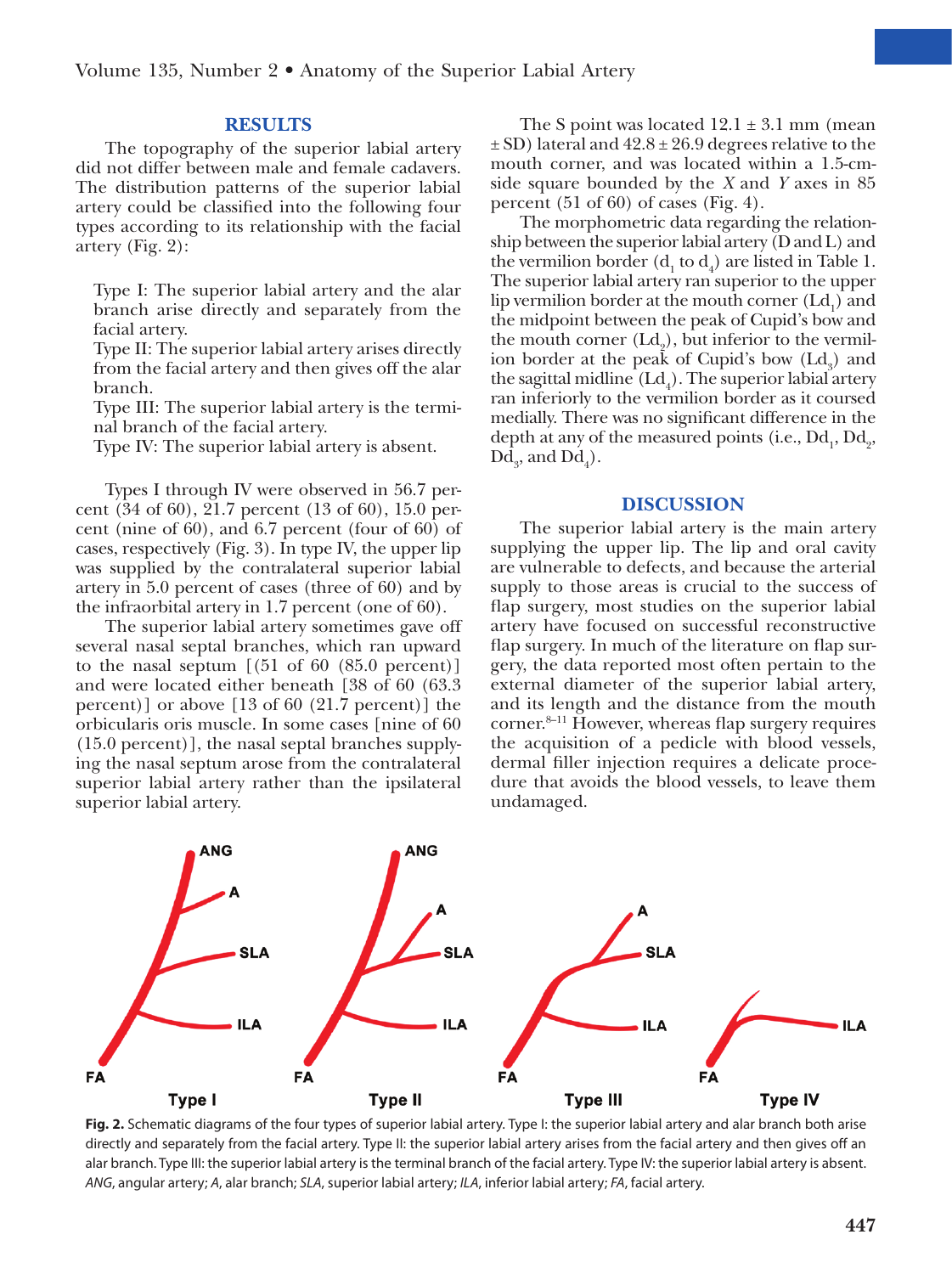

**Fig. 3.** Four types of superior labial artery, defined relative to its relationship with the facial artery trunk. (*Above*) Type I ([34 of 60 (56.7 percent)]: the superior labial artery and alar branch arise directly and separately from the facial artery. (*Second row*) Type II [13 of 60 (21.7 percent)]: the superior labial artery arises from the facial artery and then gives off an alar branch. (*Third row*) Type III [nine of 60 (15.0 percent)]: the superior labial artery is the terminal branch of the facial artery. (*Below*) Type IV [four of 60 (6.7 percent): the superior labial artery is absent. *ANG*, angular artery; *A*, alar branch; *SLA*, superior labial artery; *ILA*, inferior labial artery; *FA*, facial artery.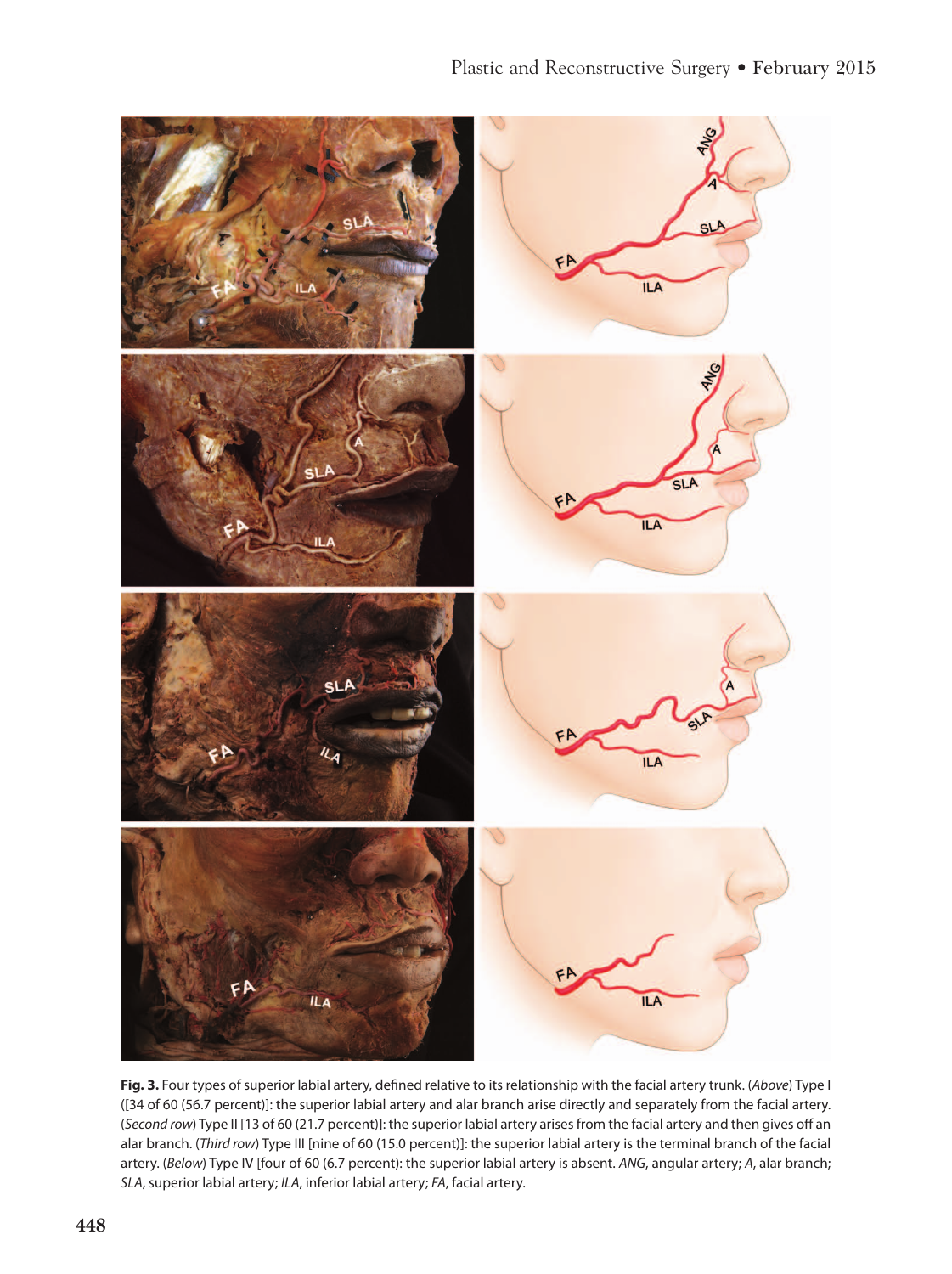

**Fig. 4.** Location of the S point. The S point (shown as *dots* in this figure) was located within a 1.5-cm-side square bounded by the *X* and *Y* axes in 85 percent of cases.

**Table 1. Distance and Depth of the Superior Labial Artery from the Vermillion Border of the Upper Lip**\*

|                               | $L$ (mm)       | $\bf{D}$ (mm) |
|-------------------------------|----------------|---------------|
| Mouth corner $(d_1)$          | $+8.0 \pm 2.1$ | $3.5 \pm 1.0$ |
| Midpoint between Cupid's bow  |                |               |
| peak and mouth corner $(d_0)$ | $+0.7 \pm 2.6$ | $3.3 \pm 1.2$ |
| Cupid's bow peak $(d_2)$      | $-1.1 \pm 2.9$ | $3.8 \pm 0.9$ |
| Sagittal midline $(d_4)$      | $-0.6 \pm 3.0$ | $3.9 \pm 1.3$ |
| $I$ length D denth            |                |               |

length; D, depth.

\*The data are presented as mean  $\pm$  SD values. Positive and negative values indicate that the superior labial artery was located superior and inferior to the upper lip vermillion border, respectively.

The findings of the present study provide information regarding the possible permutations of the courses and branches of the superior labial artery that could be approximated on the facial skin. In 85 percent of cases, the S point was located within a 1.5-cm-side square superolateral to the mouth corner. After the superior labial artery branched from facial artery, in most cases, it ran superior to the vermilion border under the orbicularis oris muscle, with a minimum depth of 3 mm. It then coursed inferior to the vermilion border before approaching the peak of Cupid's bow. At the sagittal midline, the nasal septal branch ramified from the superior labial artery and ran upward to the nasal septum along the sagittal midline.

This course of the superior labial artery along the vermilion border represents important knowledge for lip augmentation using dermal filler injection. The standard procedure for upper lip augmentation involves injecting dermal filler into the submucous layer of the upper lip. Because most of the superior labial artery appears to travel under the orbicularis oris muscle, injecting dermal filler above the orbicularis oris muscle would avoid the critical complications related to the lip augmentation procedure. However, in 25 percent of cases, the nasal septal branches ran on top of the orbicularis oris muscle and the superior labial artery ran 1 to 4 mm inferior to the vermilion border after passing the peak of Cupid's bow. Thus, lip augmentation near the midline should be performed carefully, with dermal filler being injected into the upper lip at a depth of 3 mm.

There are two arteries related to the nasolabial fold that are prone to damage during dermal filler injection: (1) the facial artery trunk in type I and (2) the alar branch in types II and III.<sup>12,13</sup> The facial artery follows a common course between the S point and the alar-facial crease in type I. In contrast, the alar branch arose from the superior labial artery near the mouth corner in types II and III, and ran to the alar-facial crease instead of the facial artery in type I. Furthermore, the facial artery in type II always detoured to the medial side of the orbit along the lower margin of the orbicularis oculi muscle.

In those cases in which the nasal septal branch did not arise from the ipsilateral superior labial artery, the contralateral nasal septal branch always supplied the nasal septum. This complementary arterial distribution was found in type IV where the superior labial artery was absent. In such cases, the vascularization from the facial artery was limited in the lower lip area. Thus, the ipsilateral infraorbital artery or the contralateral superior labial artery supplying the area near the midface appeared to be more developed with regard to both diameter and length (Fig. 5).

This study examined the various distribution patterns and common courses of the superior labial artery relative to soft-tissue landmarks such as the mouth corner and the peak of Cupid's bow, with a view to enabling successful and complicationfree dermal filler injections. Also, the findings of this study show that in most cases the origin of the superior labial artery appears to be located within a 1.5-cm-side square superolateral to the mouth corner. This origin of the superior labial artery may be estimated by placing a thumbnail beside the mouth corner (Fig. 6). Thus, clinicians should recognize the course of the superior labial artery during lip augmentation and injection at a depth of 3 mm. We believe that these findings will be helpful not only for dermal filler injection, but also for other injectable treatments to the upper lip area.

> *Kyung-Seok Hu, D.D.S., Ph.D.* Department of Oral Biology Yonsei University College of Dentistry 50 Yonseiro, Room 601 Seodaemun-gu, Seoul 120-752, Republic of Korea [hks318@yuhs.ac](mailto:hks318@yuhs.ac)